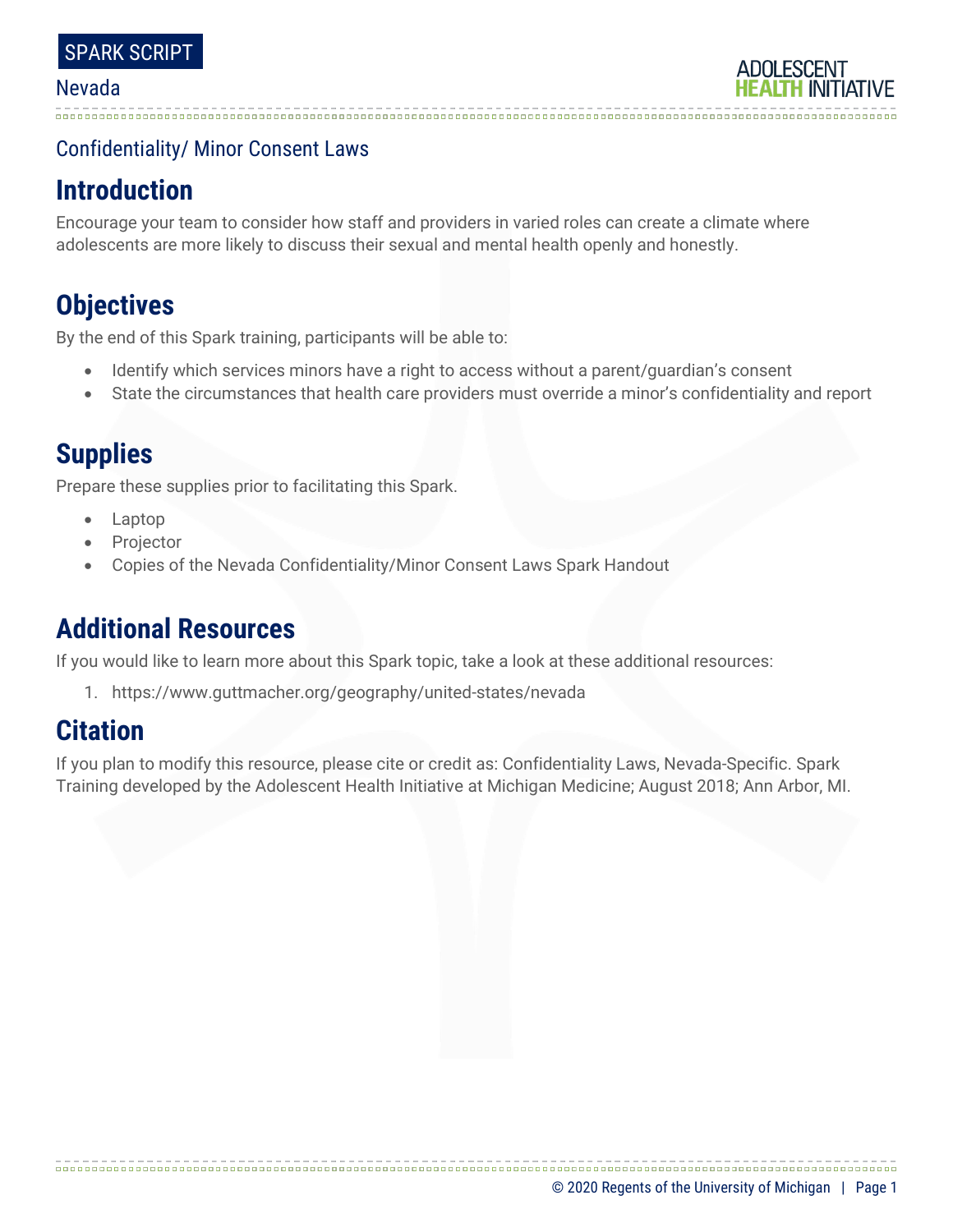



# **Intro/Hook** (3 minutes)

### $\Box$  1 – TITLE SLIDE

Today we are going to do a 15-minute mini-training, also called a Spark. As youth-serving professionals, it is important that we understand adolescent confidentiality and minor consent. This training is intended to be an overview of the most relevant laws on confidential services for teens.

Each person here will have times where we need to know and comply with consent and confidentiality laws, though it's different for our various roles. For each law and scenario we discuss, try to think about how it applies to your role. To get us started, let's review a case scenario.

#### 2 – CASE SCENARIO: SHAY

This is Shay, who is 15. She is here today because of a sore throat. During her visit the clinician found out that she is concerned about having an STI. Shay says she is worried her mother will kick her out of the house if she knows Shay is sexually active. How does the right to confidentiality help or hurt Shay?

Give participants a moment to respond to the question on the slide. You may choose to have discussion here or just have people think about it.

#### $\Box$  3 – CASE SCENARIO: SHAY

**ED** Usually, not all of this patient information is available to everyone who comes into contact with her. When we know more details about a patient, does it affect how we feel about the patient's right to confidentiality? Even though we know the law says we need to provide certain confidential services to teens without a parent's permission, it can be challenging when we think parents should be involved. What can go wrong if we accidentally break confidentiality?

Have a couple of people respond briefly. Main point: If we don't follow the laws, it can have a negative impact on teens.

Many teens choose to include their parent or guardian in decisions about their health. For some teens, however, having the option of certain confidential services makes it more likely that they will seek care when they need it. For instance, Shay would probably be more likely to get tested for STIs and possibly get a method of contraception if she's assured her mother's permission is not required.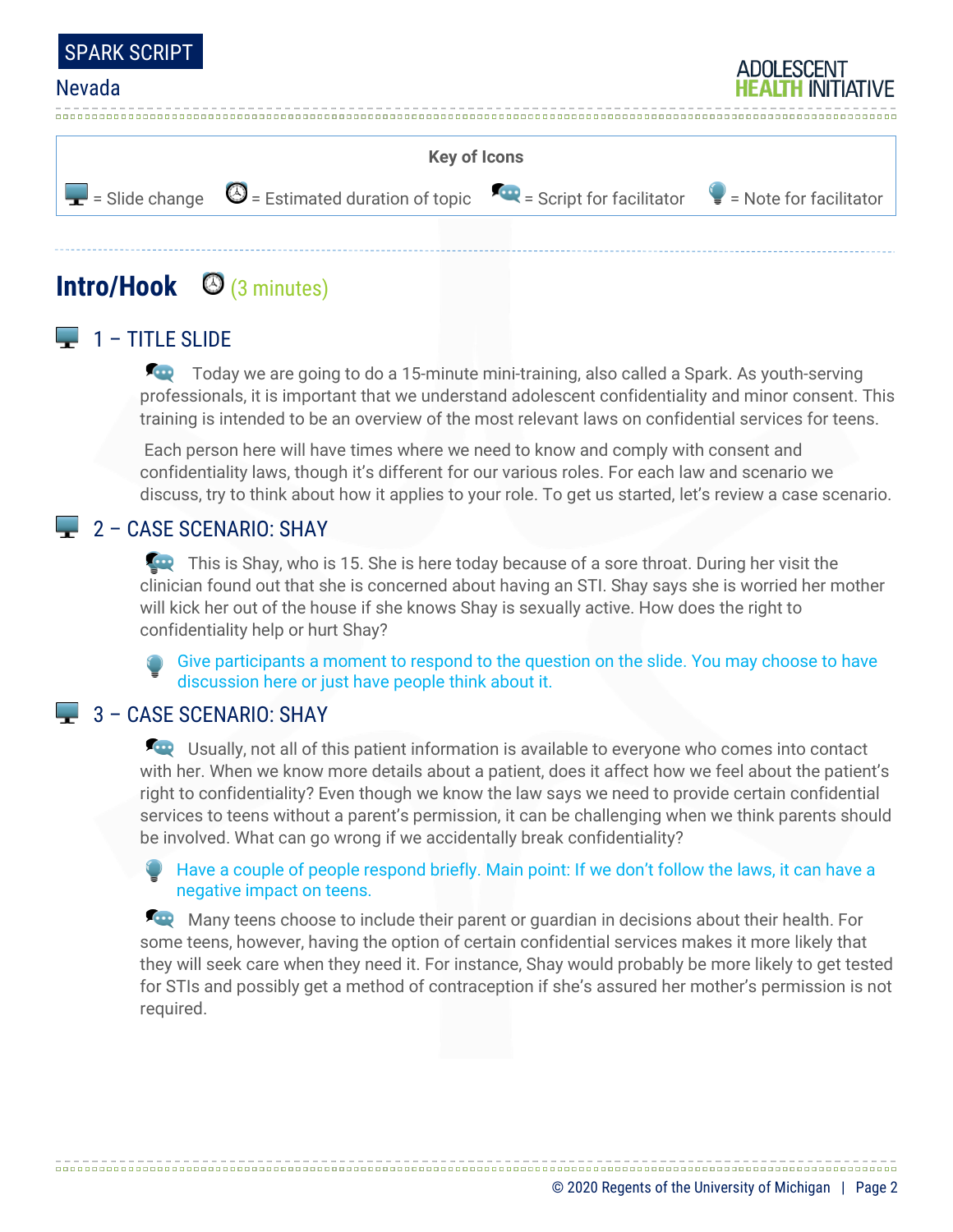

# **Key Concepts**  $\Theta$  **(11 minutes)**

## $\Box$  4 – IMPORTANT DEFINITIONS

Before we review the laws, it's important to recognize the difference between consent and confidentiality.

- **Consent** is permission to act. In general, a parent or legal guardian must give their permission or "consent" – before their minor child can receive a medical service. However, there are important exceptions where a minor can consent to their own care, without a parent's permission. We will discuss these exceptions today.
- **Confidentiality** refers to how health care providers and staff keep certain information private.
- **Consent does not equal confidentiality**.
	- $\circ$  Even if a minor is allowed to consent to a service without a parent's permission, it does not necessarily mean that the provider is required to keep it confidential.
	- $\circ$  So, laws can protect a minor's right to access a specific service, like contraception, but often, it's up to health care providers and staff to protect a minor's confidentiality.

### 5 – NV LAW: PARENTAL CONSENT EXCEPTIONS

As this slide says, a parent or legal guardian must provide consent on behalf of a minor (under age 18) before health care services are provided, with several important exceptions.

The exceptions are based on either:

- Status (for example, legal independence from parents/guardians), or
- The type of service requested (such as certain sexual health services).

Pass out the "Nevada Minor Consent & Confidentiality Laws" handout.

### $\Box$  6 – NV LAW: MINOR CONSENT BASED ON STATUS

Here's a handout that explains Nevada's minor consent and confidentiality laws. As we see in the top section, Nevada law allows certain minors to consent to services based on their **status**. This includes:

- $\circ$  Emancipated minors, living apart from parents/quardians for at least 4 months
- o Married or previously married minors
- o Minors who are mothers or who have borne a child

### **7- NV LAW: MINOR CONSENT BASED ON SERVICE**

Note: statements are animated to appear one after each click, with the answer showing after the last click. Read each statement aloud before advancing to the next one.



Now let's look at the **services** any minors can receive without parental or guardian consent.

Advance slide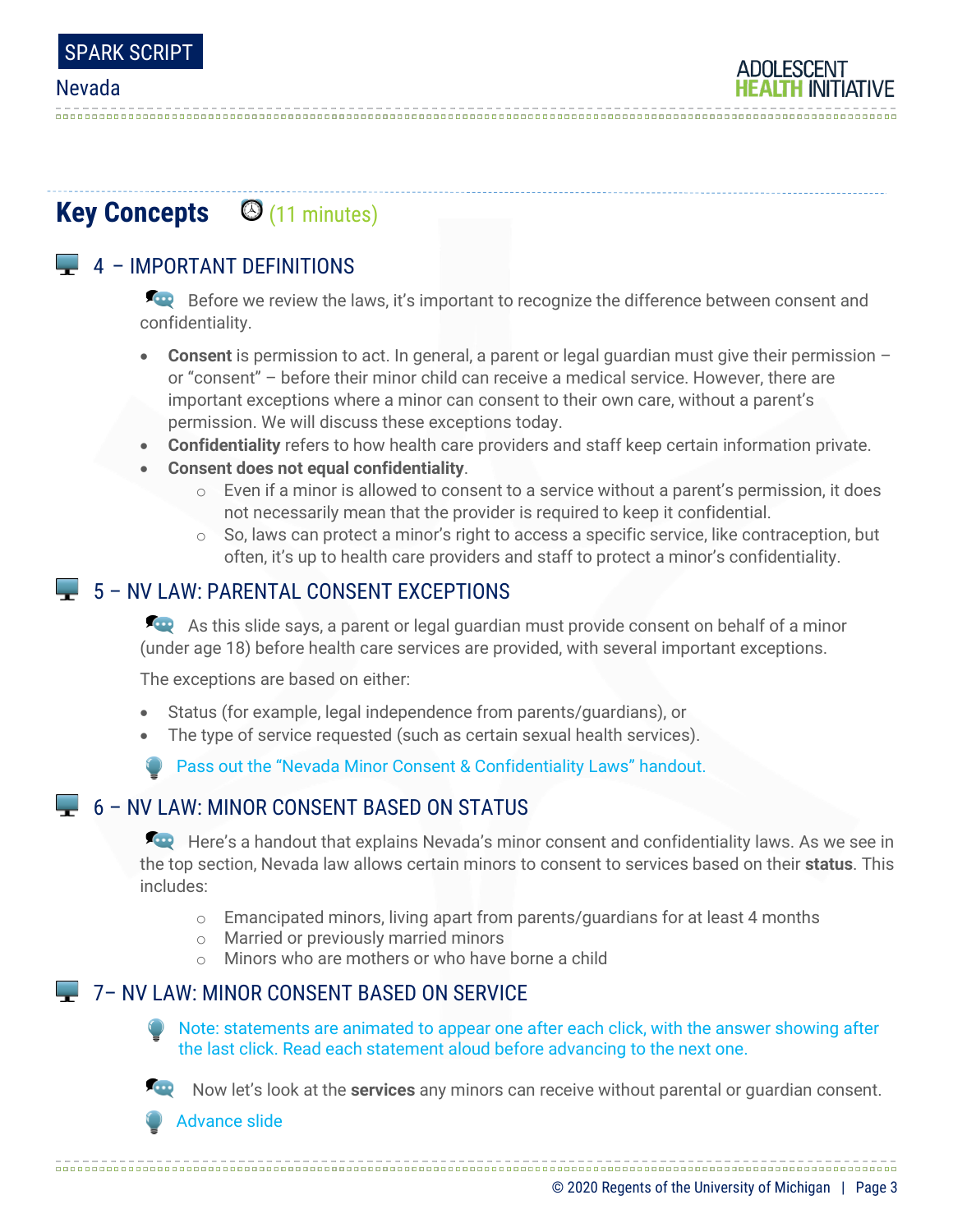

1. Pregnancy services and prenatal care

#### **Advance slide**

2. Contraceptives and family planning services including emergency contraceptives

#### Advance slide

3. Testing and treatment for sexually transmitted infections including HIV testing and treatment. Providers must note an attempt to obtain minor consent to communicate with parents or justification for not attempting in minor's medical record, unless doing so would jeopardize the treatment or result in a health hazard.

#### Advance slide

4. Substance abuse treatment (Provider must make every reasonable effort to report treatment to the minor's parents/guardian within reasonable time after treatment.)

Are there any questions?

### 8 – HPV VACCINATIONS & MENTAL HEALTH MEDS

Can a minor in the state of Nevada give consent for the HPV vaccine? Nevada requires parent/guardian consent for all vaccines, including the HPV vaccine.

Note that mental health medications also require a parent or guardian's consent.

#### 9 – ABORTION CARE  $\mathcal{L}_{\mathcal{A}}$

- Can a minor in the state of Nevada give consent without a parent or guardian to obtain an abortion? Nevada requires parent/guardian *notice* for a minor to receive abortion care.
	- $\circ$  Unless deemed medically necessary by a physician to save the patient's life or health, parent/guardian notice is required before performing an abortion. A minor may seek court order to obtain an abortion without parental notification

### $\Box$  10 – REPORTING

- Now we're going to review when a minor's confidentiality must be overridden. Health care providers must override the minor's confidentiality and report…
	- o If the minor is a risk to themselves or someone else
	- o There is suspicion of abuse or neglect by an adult
	- $\circ$  The minor is under age 16 and has been involved in sexual activity with a person aged 18 or older

#### $\Box$  11 – ACCESSING RECORDS

**In general, a minor's parent/legal guardian is authorized to access the minor's medical records.** 

However, a minor's confidentiality may be protected if:

1. The provider uses believes parent/guardian access is not in the best interest of the health of the minor.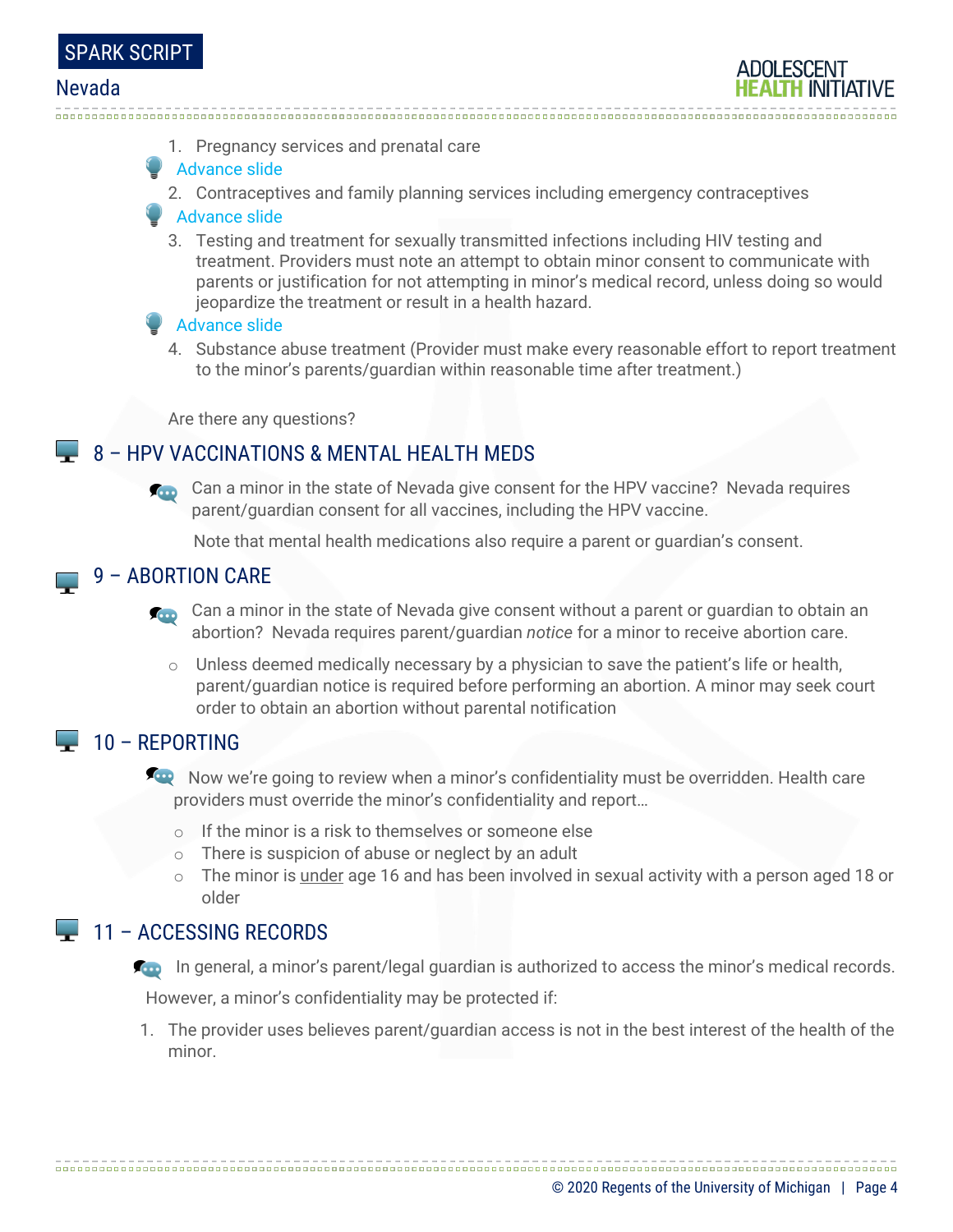### 12 – CASE SCENARIO: SHAY

Let's go back to our 15-year-old patient, Shay, and answer these questions together as I read through them.

- Can Shay receive STI testing without a parent's permission? [*Answer: Yes.]*
- Can she receive STI treatment? [*Answer: Yes.*]
- Can she receive preventive care, such as an HPV vaccine? What about condoms or other contraception? [*Answer: She can't get an HPV vaccine without her mother's consent, but she can get condoms or other contraception without her mother's consent.]*
- As we talked about at the beginning, there are different perspectives and feelings about how parents should be involved in their teen's health care. It can be helpful to consider how each of our own feelings affects the care we provide.

Are there other ways that Shay's mother could find out that Shay received this service? While the provider must encourage Shay to involve her mother, Nevada law says that information regarding consultation, examination, or treatment for a STI provided to teens may not be disclosed to a parent without the teen's consent.

So, If Shay's mother calls the clinic to ask if Shay received an STI test, can this information be released? [*Answer: No. There is special protection for this.]*

A final note about Shay. If she uses her mother's insurance, any health information may be disclosed in an explanation of benefits (EOB) form that could be sent to her parents. For maximum confidentiality, a minor may go to a provider that is able to provide services without billing insurance, like a Title Ten clinic. The Spark on Confidentiality Best Practices covers more strategies to ensure confidential services for minors.

# **Application** (1 minute)

### 13 – CASE SCENARIO: GIOVANNI

Let's take a look at one last scenario. Giovanni is a 17-year-old boy who is struggling with a substance use disorder, but doesn't want to tell his parents.

**In August 15 Giovanni allowed to get outpatient counseling for substance use without a parent's** consent?

Allow a moment for people to respond either quietly to themselves or aloud.

The answer is yes. However, it is important to remember that the provider must make every reasonable effort to report treatment to the minor's parents/guardian within reasonable time after treatment.